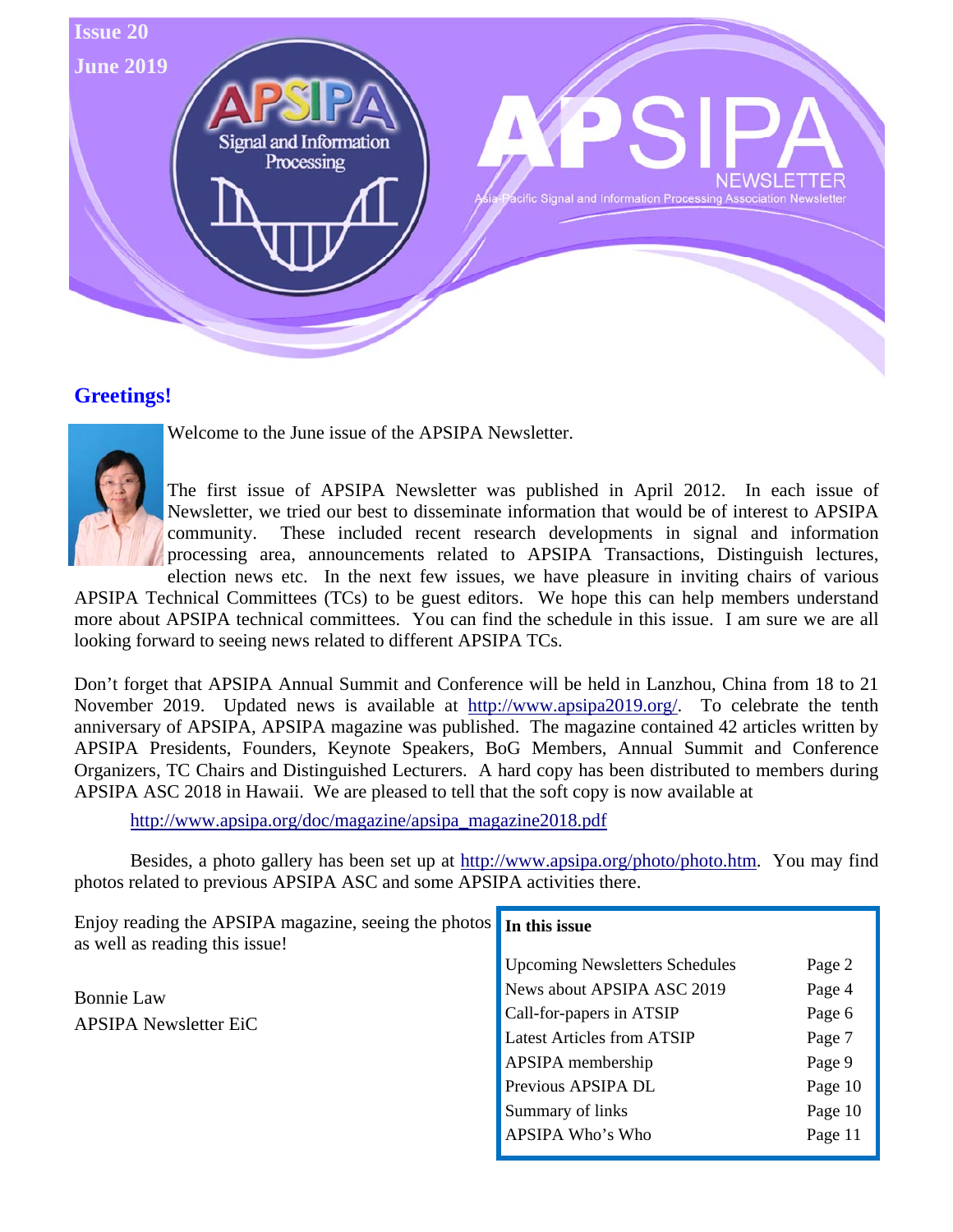## **Upcoming Newsletters Schedules**

There are seven technical committees in APSIPA. They are established to promote activities to cover the wide spectrum of research area in signal and information processing. To allow members to know more about APSIPA technical committees (TCs), chairs of these TCs are invited to be guest editors for the next few issues of APSIPA Newsletters. Below are the schedules.

#### **Issue: August 2019**



Speech, Language and Audio (SLA) TC http://www.apsipa.org/TC/SLA.html TC chair: **Prof. Dong Wang** 

> Tsinghua University (China) http://wangd.cslt.org/

### **Issue: September 2019**



Signal and Information Processing Theory and Methods (SIPTM) TC http://www.apsipa.org/TC/SIPTM.html

TC chair: **Prof. Mingyi He**

 Northwestern Polytechnical University (China) http://teacher.nwpu.edu.cn/hemingyi.html

### **Issue: October 2019**



Signal Processing Systems: Design and Implementation (SPS) TC http://www.apsipa.org/TC/SPS.html

TC chair: **Prof. Zhiyi Yu**

 Sun Yat-Sen University (China) http://seit.sysu.edu.cn/teacher/127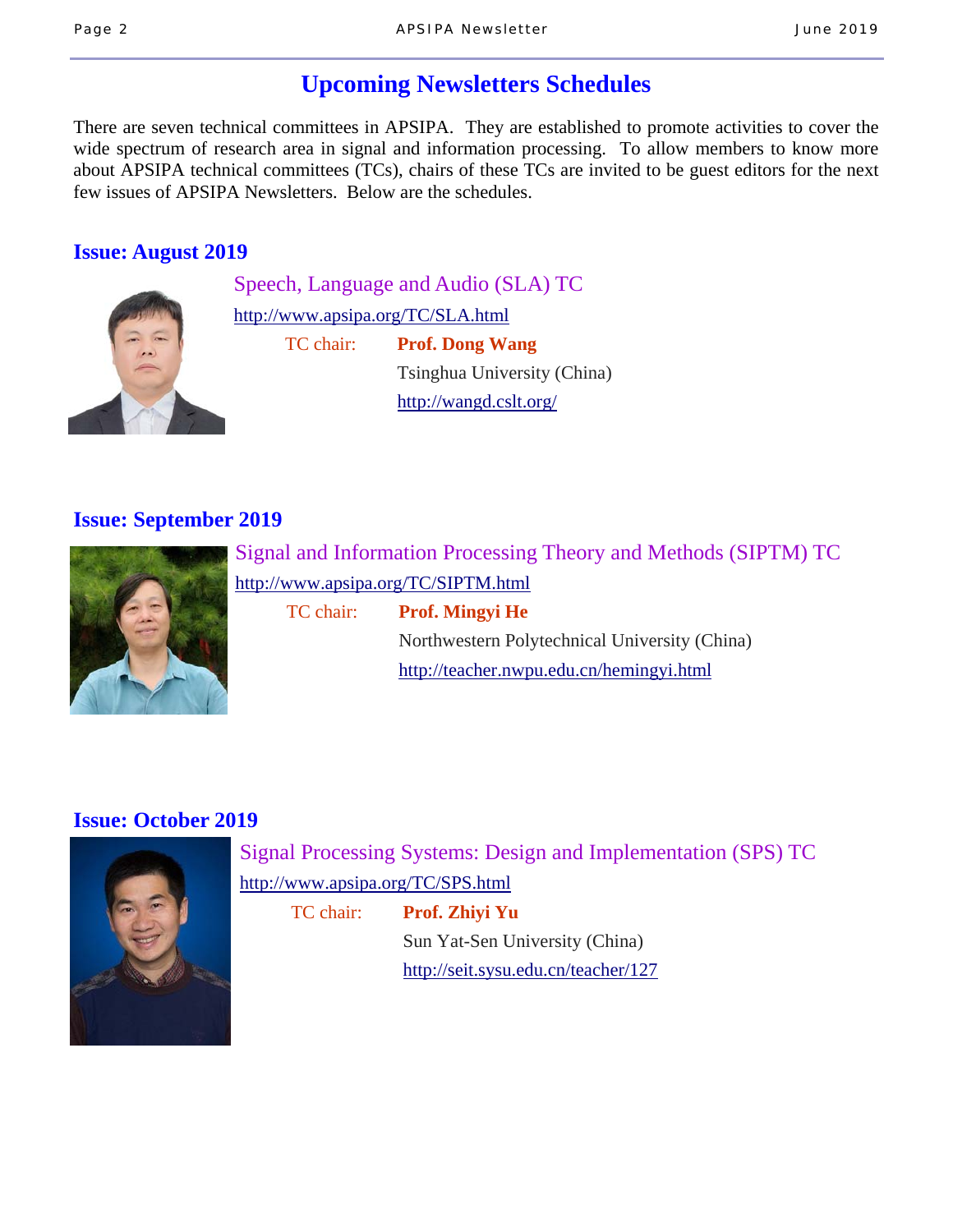### **Issue: November 2019**



Biomedical Signal Processing Systems (BioSiPS) TC http://www.apsipa.org/TC/BioSiPS.html TC chair: **Prof. Kazushi Ikeda** Nara Institute of Science and Technology (NAIST) (Japan) https://sites.google.com/view/milab/kazushi



Image, Video and Multimedia (IVM) TC http://www.apsipa.org/TC/IVM.html TC chair: **Prof. Sanghoon Lee** Yonsei University (Korea) http://insight.yonsei.ac.kr

#### **Issue: December 2019**



Multimedia Security and Forensics (MSF) TC http://www.apsipa.org/TC/MSF.html TC chair: **Prof. Isao Echizen**

 National Institute of Informatics (Japan) http://research.nii.ac.jp/~iechizen/official/members\_echizene.html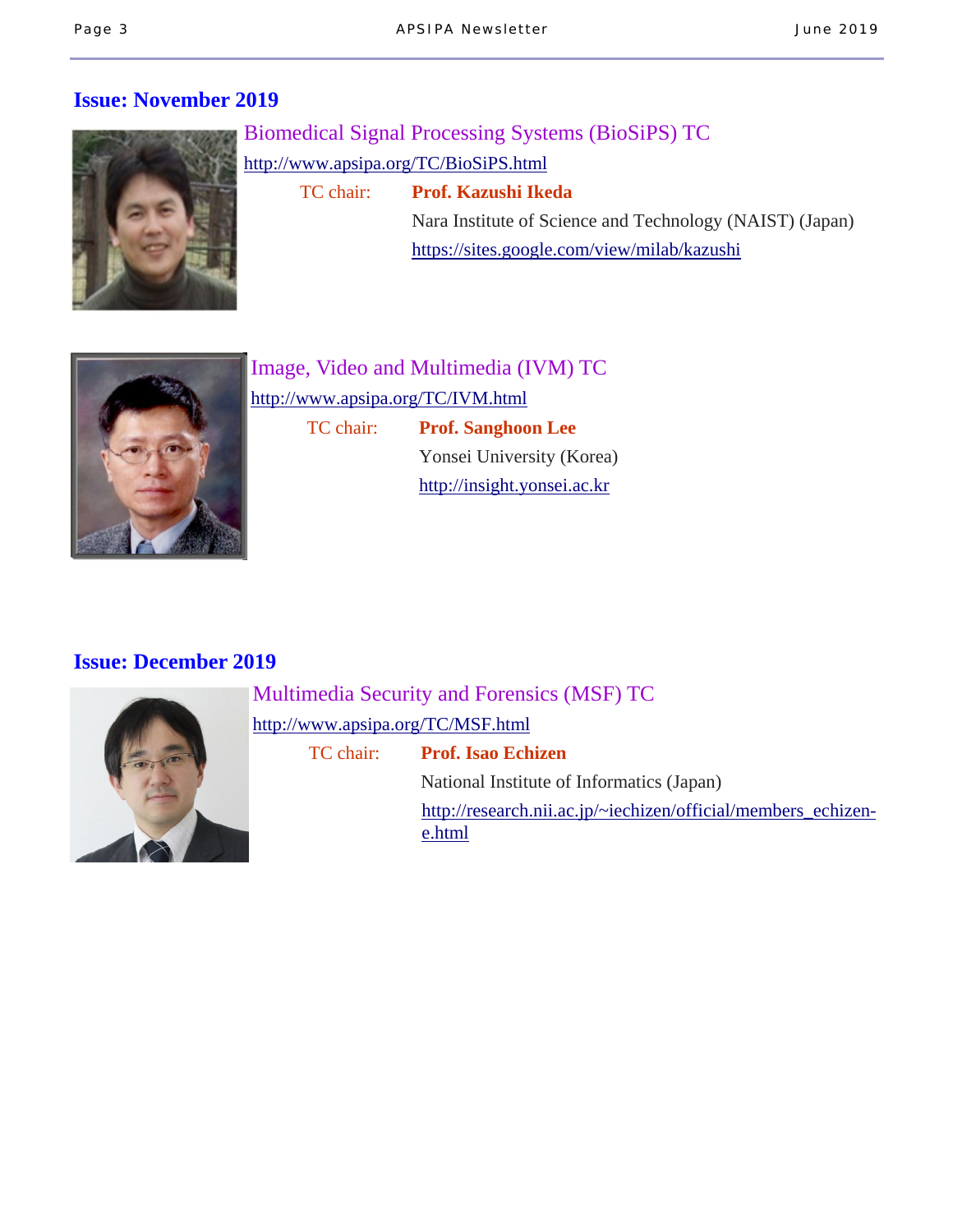## **News about APSIPA ASC 2019**

APSIPA ASC 2019 (www.apsipa2019.org) is the 11th annual conference organized by Asia-Pacific Signal and Information Processing Association (APSIPA). It will be held on November 18-21, 2019 in Lanzhou, China. The conference venue is Gansu International Conference Center.

#### Updated about keynote speakers



 Wen Gao, Department of Computer Science and Technology, Peking University, China.



Chin-Hui Lee, School of ECE, Georgia Tech, USA.

 Topic: Transfer Learning: from Bayesian Adaptation to Teacher- Student Modeling



 Kate Knill, Automatic Language Teaching and Assessment Institute (ALTA), Cambridge University, UK.

 Topic: Applying Deep Learning in Non-native Spoken English Assessment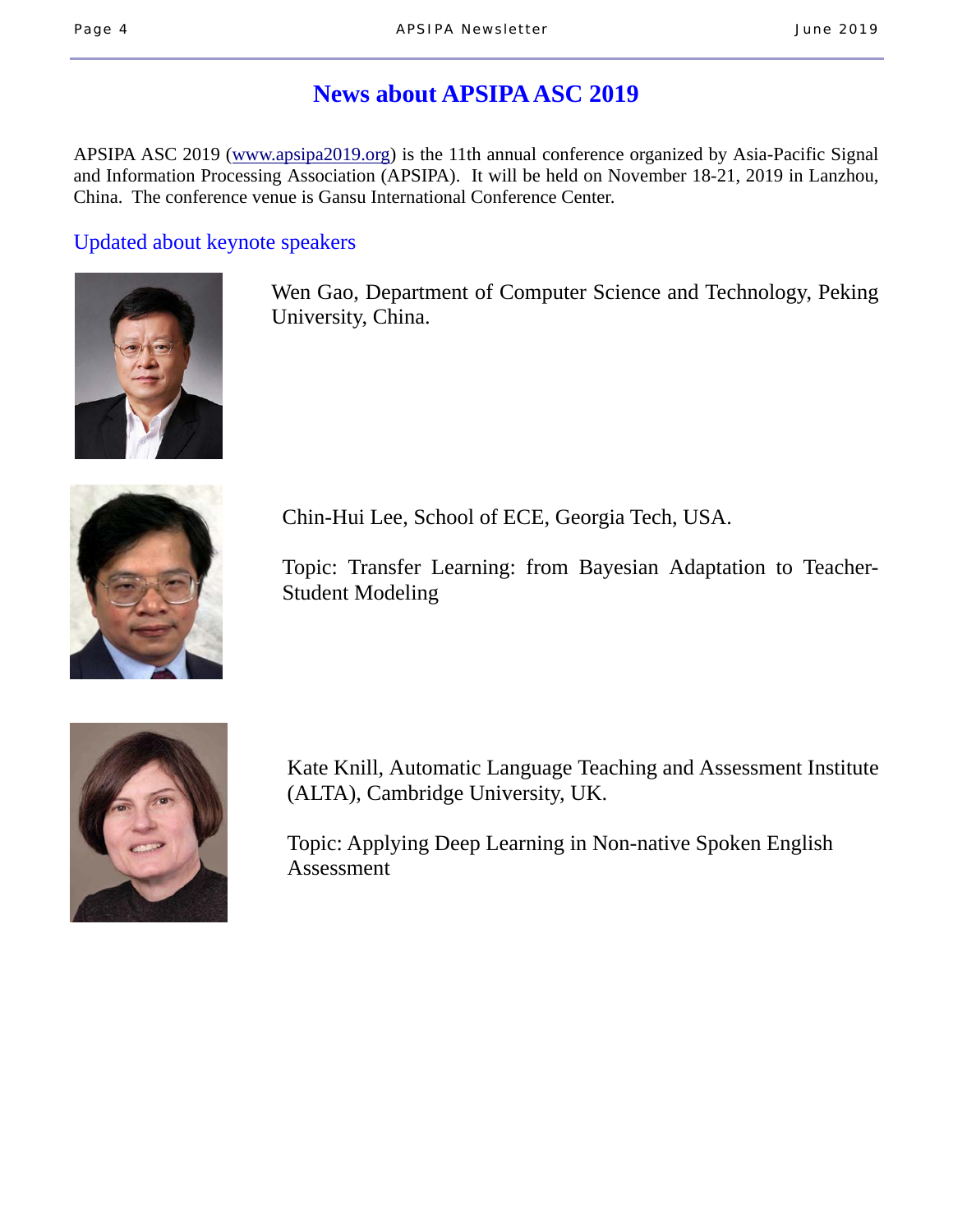

#### Updated about tutorials

Tutorial will be held on the first day of APSIPA ASC 2019 (November 18, 2019)

- **Tensor Component Analysis** 
	- Yipeng Liu

 Associate Professor, School of Information and Communication Engineering, University of Electronic Science and Technology of China (UESTC).

- Speech Enhancement based on Deep Learning and Intelligibility Evaluation
	- Yu Tsao

 Associate Research Fellow, Research Center for Information Technology Innovation (CITI), Academia Sinica, Taiwan.

Fei Chen

 Department of Electrical and Electronic Engineering, Southern University of Science and Technology.

Fundamental and Progress of Deep Learning based Statistical Parametric Speech Synthesis

Zhenhua Ling

 Associate Professor, National Engineering Laboratory of Speech and Language Information Processing, University of Science and Technology of China.

**Signal Processing for Marine Target Detection and Classification** 

 Xiaolong Chen and Jian Guan Professor, Marine Target Detection Research Group, Naval Aviation University, China.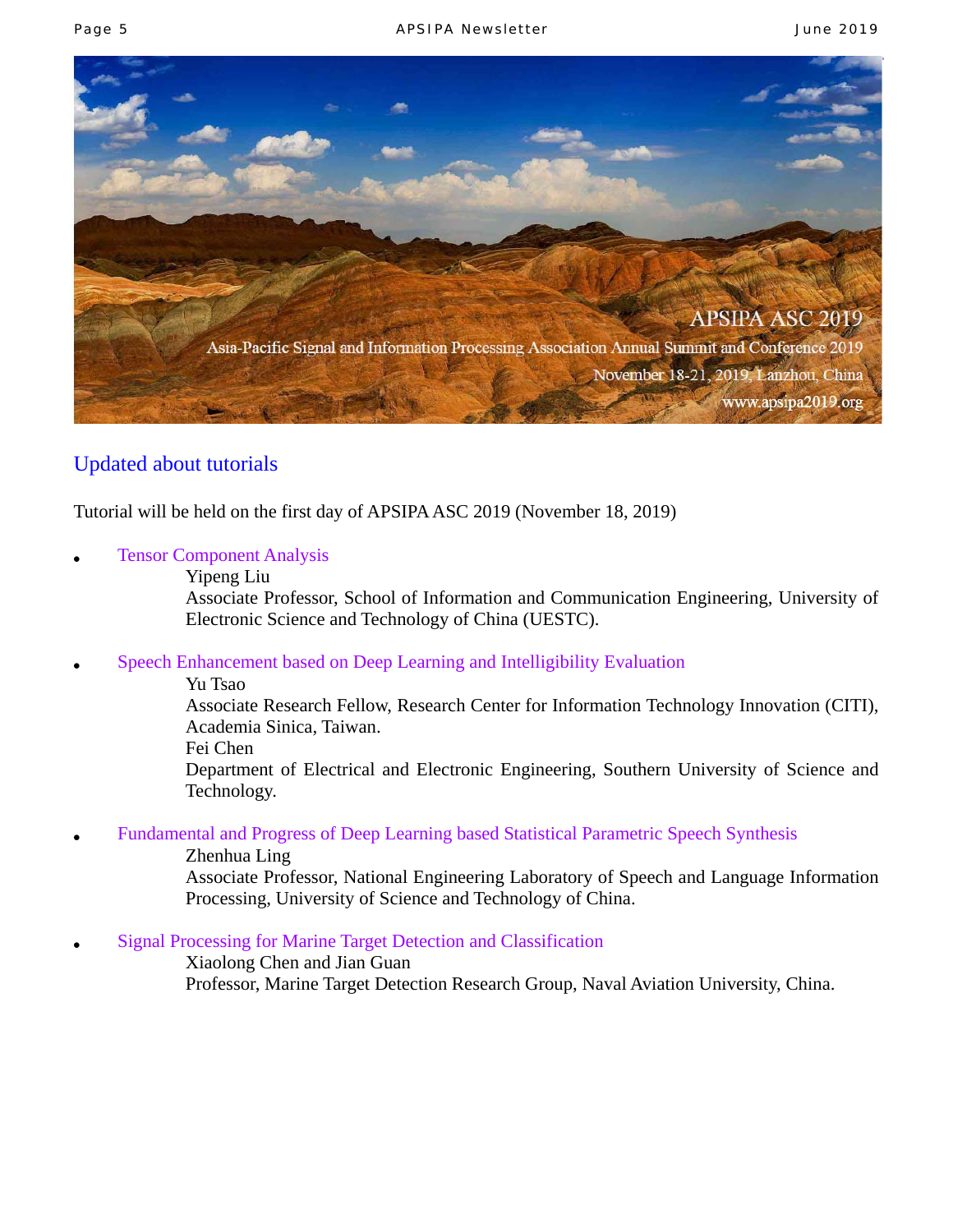#### **Call for Papers: Special Issue for APSIPA Transactions on Signal and Information Processing (ATSIP)**

### Topic of the special issue: **Data-Driven Image, Video and Multimedia Content Analysis: the Current and the Future**

#### Brief description:

Data-driven research based on signal processing analysis has shown remarkable technological advances in the fields of computer vision, image analysis, and speech analysis, close to human recognition ability or even beyond. In addition, utilizing this methodology as leverage, researchers have been studying on human emotion, perception, recognition, preference, and even the art world, and moving beyond the imagination to new creative areas. As a result, the accuracy of signal processing and computer vision has been rapidly grown up, and the barriers of each field have collapsed in the past, and the union of different fields is becoming easier and faster. This technology is very important to collect and analyze efficient data, and recent advances in deep-learning technology have made it possible to more accurately analyze human ability beyond cognitive ability. It is so difficult to predict the boundary enough to question the extent to which it is a technical limit. These fields are really diverse, encompassing engineering, medicine, aesthetics, psychology, humanities, and theology, and it is difficult to define the diversity as a word of acknowledgment. In addition, through data-driven learning, not only in the engineering field, but also in researchers in other fields, research that has been difficult to summarize has begun to be summarized. This tells us very clearly how the analysis of the information in the data breaks down the barriers between fields. The aim of this special issue is to provide researchers and professionals with high-quality tutorialstyle papers addressing the latest advances in the design, development, and deployment of data-driven based signal processing analysis technologies for various applications. A special emphasis will also be devoted to not only cover the current state-of-the-art, but also new and emerging trends. Prospective authors are invited to submit tutorial-style papers on topics related to data-driven based signal processing analysis including but not limited to the following:

- Current and emerging multimedia contents analysis
- Data-driven signal analysis for cross-over applications
- Performance improvement of computer vision field via artificial intelligence.
- Deep-learning technology for signal processing analysis
- Validation, verification, and performance assessment methodologies of signal processing/computer vision algorithms
- Signal processing analysis for medicine, aesthetics, psychology, humanities, and theology and arts.

#### Editor in Chief APSIPA T-SIP

Tatsuya Kawahara, Professor, School of Informatics, Kyoto University, Japan

Editors of the special issue:

 Chia-Hung Yeh, National Taiwan Normal University, Taiwan (Lead Guest Editor) <yeh@mail.ee.nsysu.edu.tw> Yuichi Tanaka, Tokyo University of Agriculture and Technology, Japan <ytnk@cc.tuat.ac.jp> Huihui Bai, Beijing Jiaotong University, China <hhbai@bjtu.edu.cn>

Tentative schedule of submission and publication:

Submission deadline: July 30, 2019

Publication date: December 31, 2019

Papers are published upon acceptance, regardless of the Special Issue publication date.

Please refer to the journal website for paper submission procedure. http://journals.cambridge.org/sip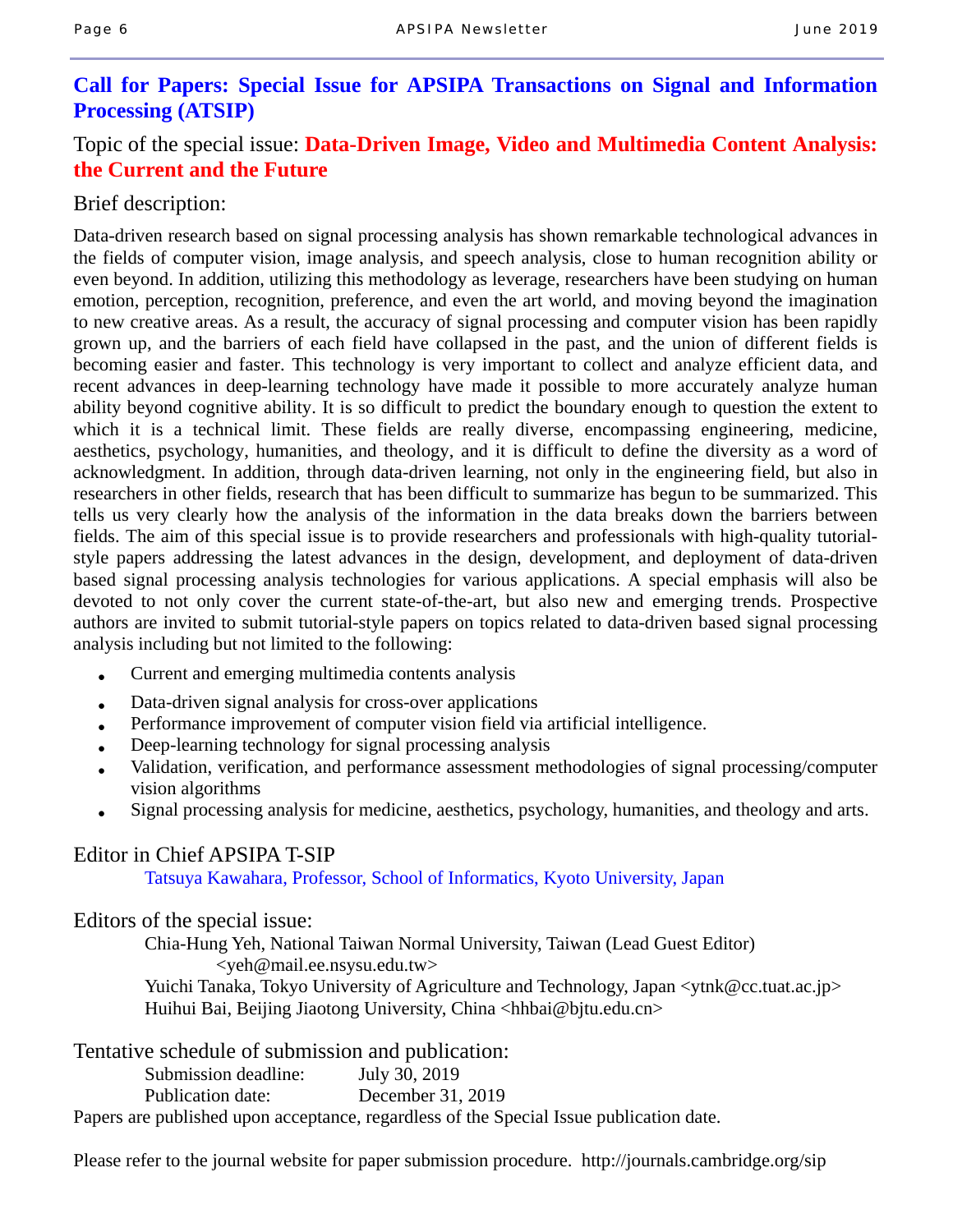### **Latest Articles from APSIPA Transactions on Signal and Information Processing (ATSIP)**

- **Robust adaptive beamforming with enhancing the interference suppression capability** 
	- Linxian Liu, Yang Li
	- $\bullet$  DOI: https://doi.org/10.1017/ATSIP.2019.9
	- Published online: 13 June 2019,  $e15$
- **Combining acoustic signals and medical records to improve pathological voice classification** 
	- Shih-Hau Fang, Chi-Te Wang, Ji-Ying Chen, Yu Tsao, Feng-Chuan Lin
	- $\bullet$  DOI: https://doi.org/10.1017/ATSIP.2019.7
	- Published online:  $11$  June 2019, e14
- **A review of blind source separation methods: two converging routes to ILRMA originating from ICA and NMF** 
	- Hiroshi Sawada, Nobutaka Ono, Hirokazu Kameoka, Daichi Kitamura, Hiroshi Saruwatari
	- DOI: https://doi.org/10.1017/ATSIP.2019.5
	- Published online:  $14$  May 2019, e12
- Semi-fragile speech watermarking based on singular-spectrum analysis with CNN**based parameter estimation for tampering detection** 
	- Kasorn Galajit, Jessada Karnjana, Masashi Unoki, Pakinee Aimmanee
	- $\bullet$  DOI: https://doi.org/10.1017/ATSIP.2019.4
	- Published online: 16 April 2019, e11

### **Most Read Articles from ATSIP**

*https://www.cambridge.org/core/journals/apsipa-transactions-on-signal-and-information-processing/mostread*

- **A review of blind source separation methods: two converging routes to ILRMA originating from ICA and NMF** 
	- Hiroshi Sawada, Nobutaka Ono, Hirokazu Kameoka, Daichi Kitamura, Hiroshi Saruwatari
	- $\bullet$  DOI: https://doi.org/10.1017/ATSIP.2019.5
	- Published online:  $14$  May 2019, e12
- **A tutorial survey of architectures, algorithms and applications for deep learning** 
	- $\bullet$  Li Deng
	- DOI: https://doi.org/10.1017/atsip.2013.9
	- Published online: 22 January 2014, e2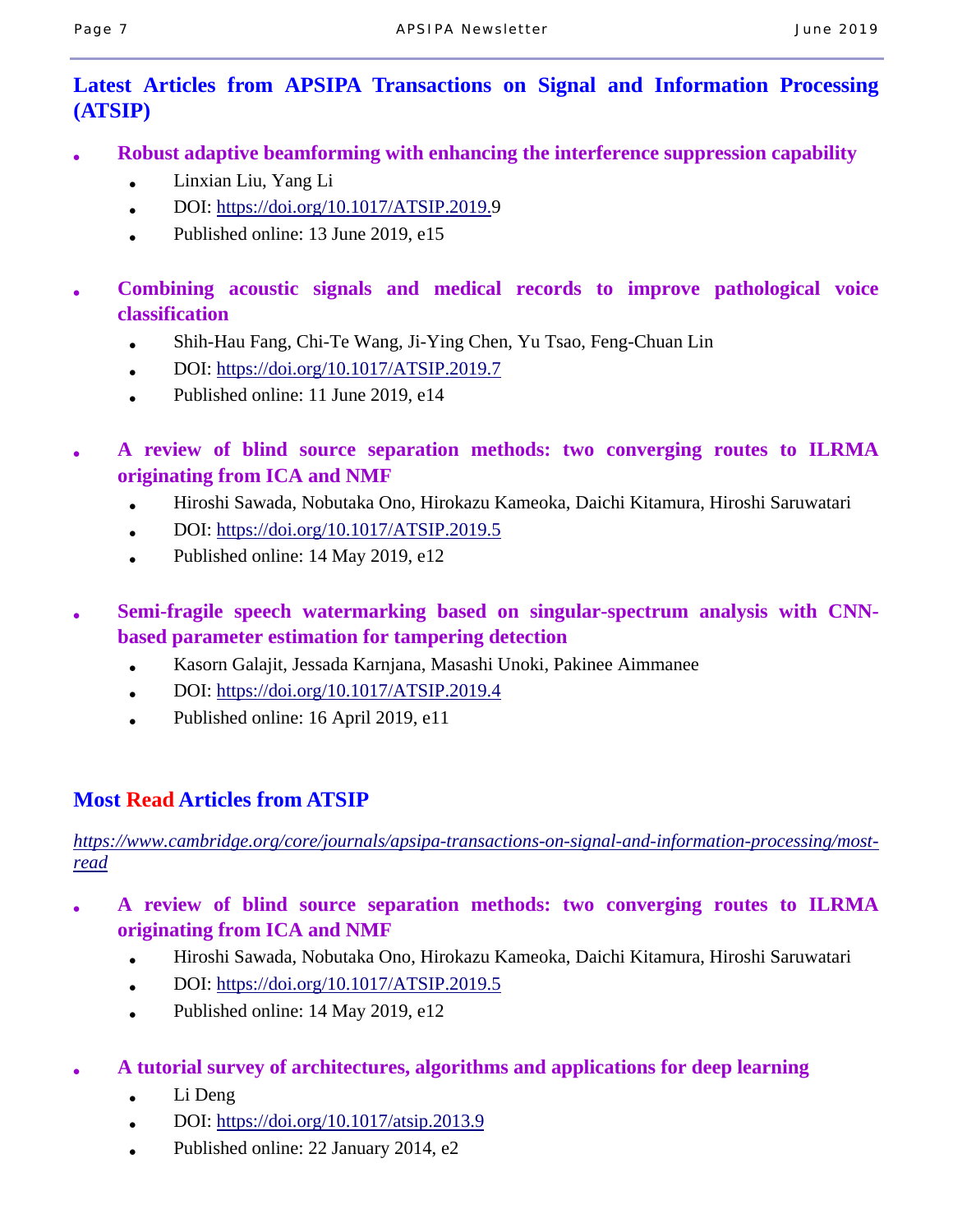- Use cases and challenges in telecom big data analytics
	- Chung-Min Chen
	- DOI: https://doi.org/10.1017/ATSIP.2016.20
	- Published online:  $12$  December 2016, e19

#### ● **Environmental sound recognition: a survey**

- Sachin Chachada, C.-C. Jay Kuo
- DOI: https://doi.org/10.1017/ATSIP.2014.12
- Published online: 15 December 2014, e14

#### ● **Unified access in licensed and unlicensed bands in LTE-A Pro and 5G**

- Boon Loong Ng, Hongbo Si, Aris Papasakellariou, Jianzhong Charlie Zhang
- $\bullet$  DOI: https://doi.org/10.1017/ATSIP.2017.7
- Published online: 12 July 2017, e6

### **Most Cited Articles from ATSIP**

*https://www.cambridge.org/core/journals/apsipa-transactions-on-signal-and-information-processing/mostcited*

- **A tutorial survey of architectures, algorithms and applications for deep learning** 
	- Li Deng
	- DOI: https://doi.org/10.1017/atsip.2013.9
	- Published online:  $22$  January 2014, e2
- **An overview on video forensics** 
	- Simone Milani, Marco Fontani, Paolo Bestagini, Mauro Barni, Alessandro Piva, Marco Tagliasacchi, Stefano Tubaro
	- DOI: https://doi.org/10.1017/ATSIP.2012.2
	- Published online:  $28$  August  $2012$ , e2
- **Recent advances on active noise control: open issues and innovative applications** 
	- Yoshinobu Kajikawa, Woon-Seng Gan, Sen M. Kuo
	- $\bullet$  DOI: https://doi.org/10.1017/ATSIP.2012.4
	- Published online: 28 August 2012, e3
- Survey on audiovisual emotion recognition: databases, features, and data fusion **strategies** 
	- Chung-Hsien Wu, Jen-Chun Lin, Wen-Li Wei
	- DOI: https://doi.org/10.1017/ATSIP.2014.11
	- Published online: 11 November 2014, e12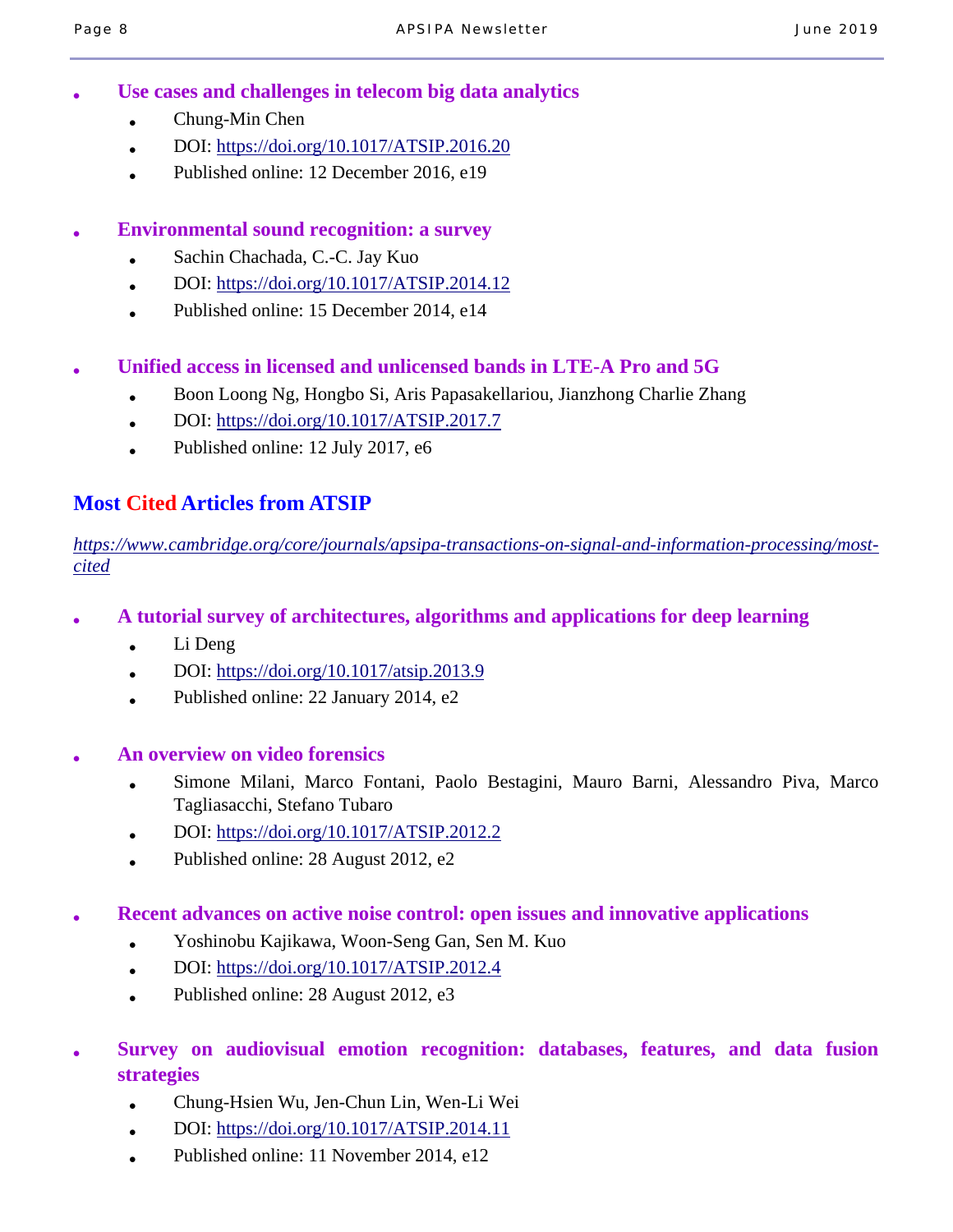#### **Survey on securing data storage in the cloud**

- Chun-Ting Huang, Lei Huang, Zhongyuan Qin, Hang Yuan, Lan Zhou, Vijay Varadharajan, C.-C. Jay Kuo
- DOI: https://doi.org/10.1017/ATSIP.2014.6
- Published online: 23 May 2014, e7

## **APSIPA Membership**

#### **Membership Benefits:**

- Links to highly qualified people within the organization to develop research, technology, teaching, and career
- Discount fee on APSIPA conferences
- Reduced subscription fee for APSIPA journals
- Access to information about the international activities in signal and information processing such as conferences, continuing education, short courses, seminars, distinguished lecture series, student internships, scholarships, job listings, publication venues, and mentorships

To motivate APSIPA members to participate in APSIPA conferences, the registration for the 11th APSIPA conference implies an automatic renewal of APSIPA membership up to the end of December 2020.

You may join as:

- Student Membership: Student members are those who are enrolled full time in universities, institutes, or any accredited degree
- Full Membership: Full members are individuals interested in being part of the APSIPA mission to excel signal and information processing field. They are eligible to vote, hold positions in APSIPA association, and contribute to serve as editorial board and program committee members in APSIPA journals and conferences
- **Life Membership**: Full members may choose to subscribe as life members pending on paying the discount fee of life membership. Early-bird registration fee is available for life members at all times when registering for APSIPA ASC

| Type of membership     | Fees in US\$        | Fees in HK\$         |
|------------------------|---------------------|----------------------|
| Student Membership     | 10 (per annual)     | 78 (per annual)      |
| <b>Full Membership</b> | 30 (per annual)     | 234 (per annual)     |
| Life Membership        | 300 (a one-off fee) | 2340 (a one-off fee) |

## **Act Today! Join us at: http://www.apsipa.org/reg.asp**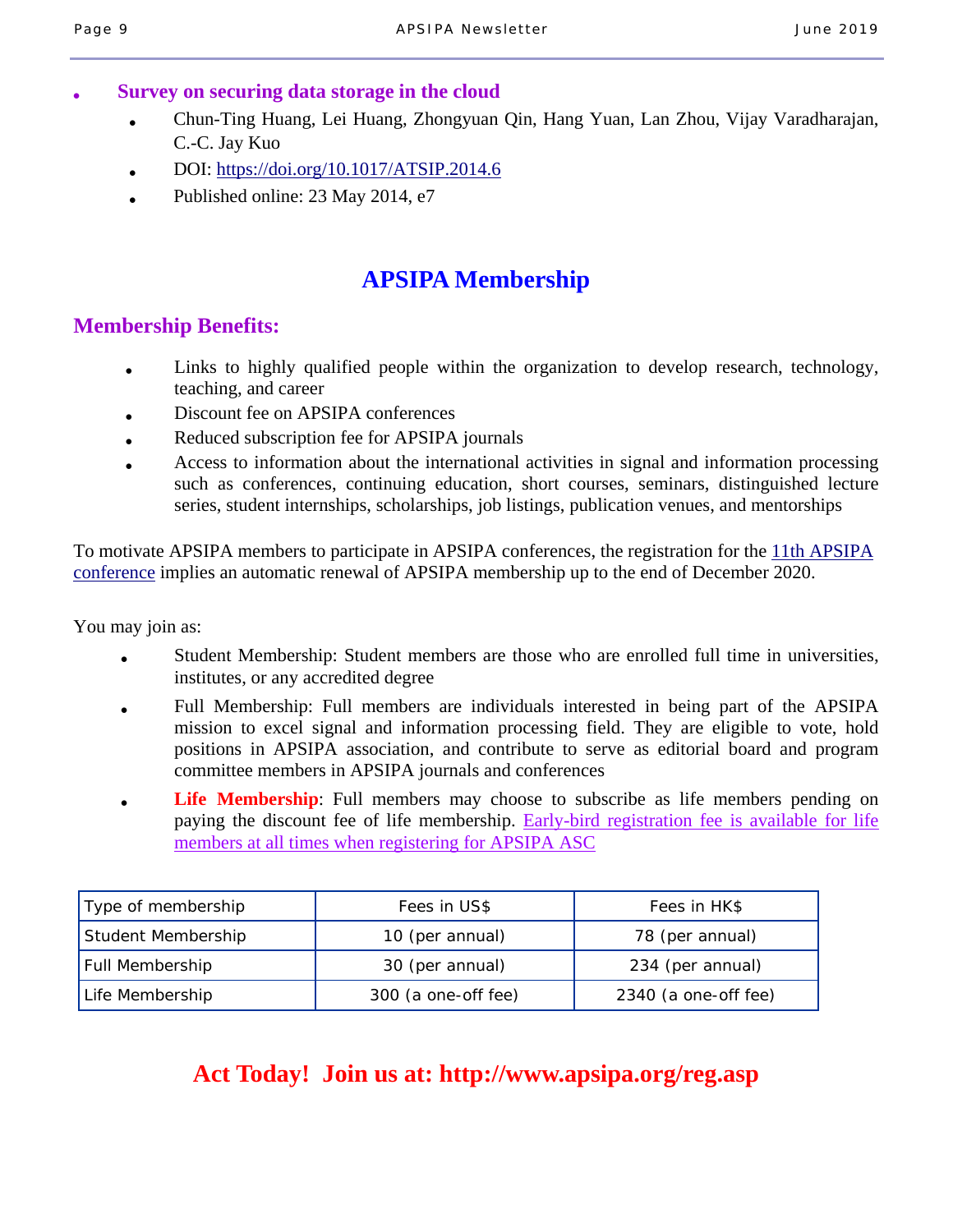## **Previous APSIPA Distinguished Lectures**

Speaker: Professor Christian Ritz, University of Wollongong Title: Novel microphone arrays for processing speech sound scenes: co-incident arrays, ad-hoc arrays and co-prime arrays Date: 12 April 2019 Venue: National University of Singapore, Singapore Local host: Professor Haizhou Li



# **Summary of Links**

- APSIPA ASC 2019: http://www.apsipa2019.org
- APSIPA Transaction on Signal and Information Processing: http://journals.cambridge.org/sip
- Paper Submission to APSIPA Transaction on Signal and Information Processing: http://mc.manuscriptcentral.com/apsipa
- APSIPA Industrial Activities: http://www.apsipa.org/industrial.htm
- APSIPA Friend's Lab: http://www.apsipa.org/friendlab/FriendLabs.htm.
- APSIPA Membership Registration/Renewal: http://www.apsipa.org/reg.asp
- APSIPA Magazine: http://www.apsipa.org/doc/magazine/apsipa\_magazine2018.pdf
- APSIPA Photo Gallery: http://www.apsipa.org/photo/photo.htm